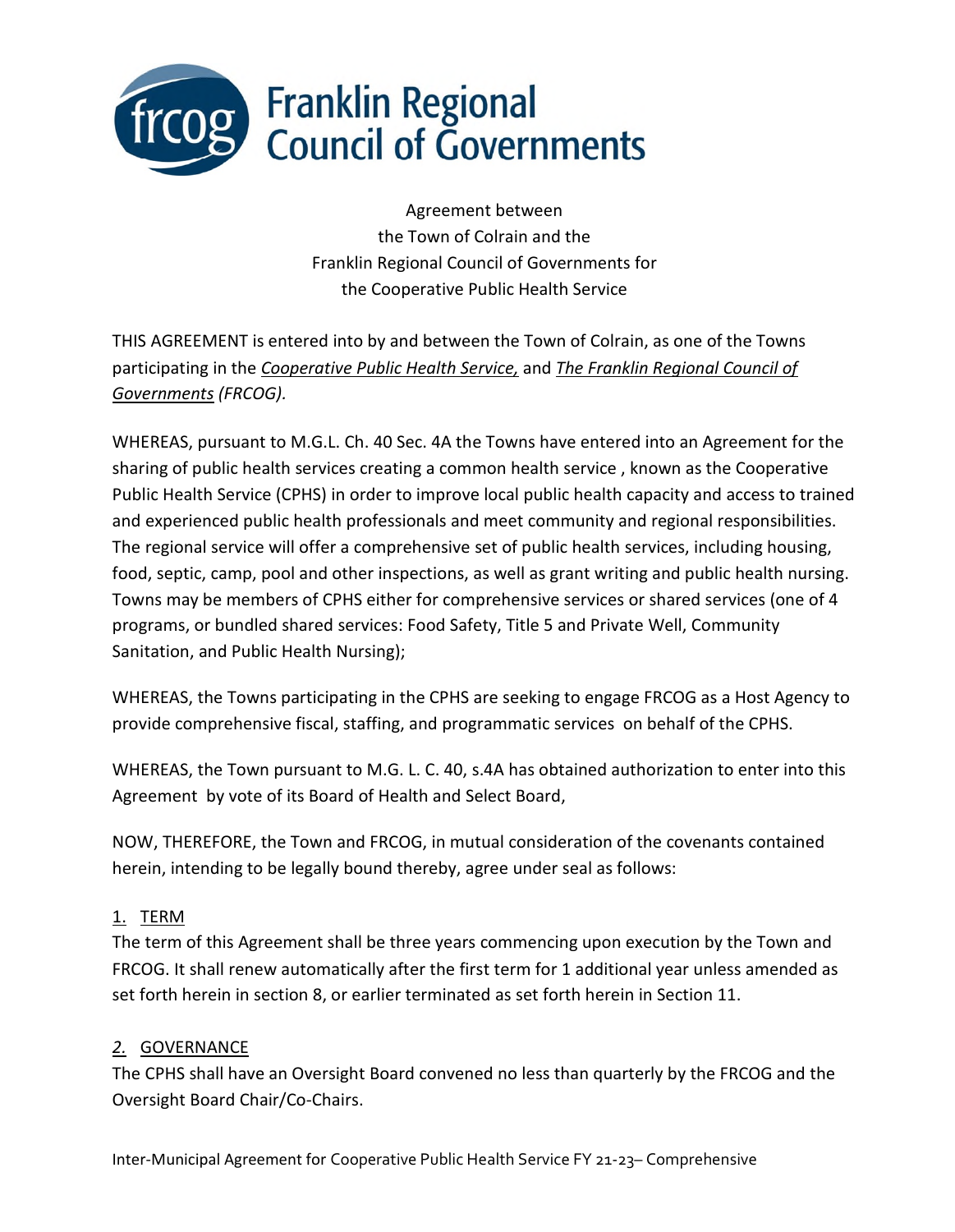- Composition: one board of health member and one alternate, both appointed by the Board of Health from each member Town.
- Voting: One Town, one vote, by scope of involvement. Every member shall have an equal voice in determining shared priorities, but only those who use a service may vote on matters specific to that service. In general policy and cross-cutting service matters, each Town has the same weight to their vote. For budget related matters, weights will match the budget assessment formula, to be set by the Oversight Board and FRCOG through the annual budget process.
- Roles and Responsibilities of the Oversight Board:
	- o Meet on a regular basis
	- o Develop annual and long-term goals for the CPHS
	- o Set CPHS staff priorities
	- o Active involvement with hiring
	- o Establish CPHS fees and assessment formula for the next year
	- o Adopt any CPHS-wide policies and recommended regulations
	- o Review and approve draft operating budgets
	- o Review financial status
	- o Review and act on reports from staff
	- o Participate in hiring and performance evaluations of staff

## *3.* DUTIES OF HOST AGENCY

The FRCOG shall seek to provide the following services to the Towns:

- 1. Hire and supervise staff. Hiring processes and goal setting will be done in collaboration with members of the Oversight Board.
- 2. Provide the Town with comprehensive public health services listed in Attachment A (Community Sanitation, Food Safety, Title 5 and Private Well and Public Health Nursing):
	- a. Perform housing inspections and code enforcement as required and regulated by State Sanitary Code Chapter II, 105 CMR 410.000.
	- b. Conduct Lead Paint inspections and determinations as required and regulated by the Lead Poisoning Prevention and Control Law, State Sanitary Code, 105 CMR 460.00. The BOH is required to have access to a certified lead determinator in all cases of a housing complaint, for any reason, where there is a child under 6.
	- c. Perform Septic System Plan reviews and inspections, and witness perc tests, as required by Title 5.
	- d. At the request of the Board of Health, fulfill board responsibilities required by a natural, or man-made disaster, including but not limited to: weather related emergencies, hazardous waste contamination emergency, toxic or hazardous material contamination emergency, or radioactive material contamination emergency.
	- e. Perform sanitary inspection of food establishments, including both permanent and temporary food service establishments (including fairs and farmers markets), as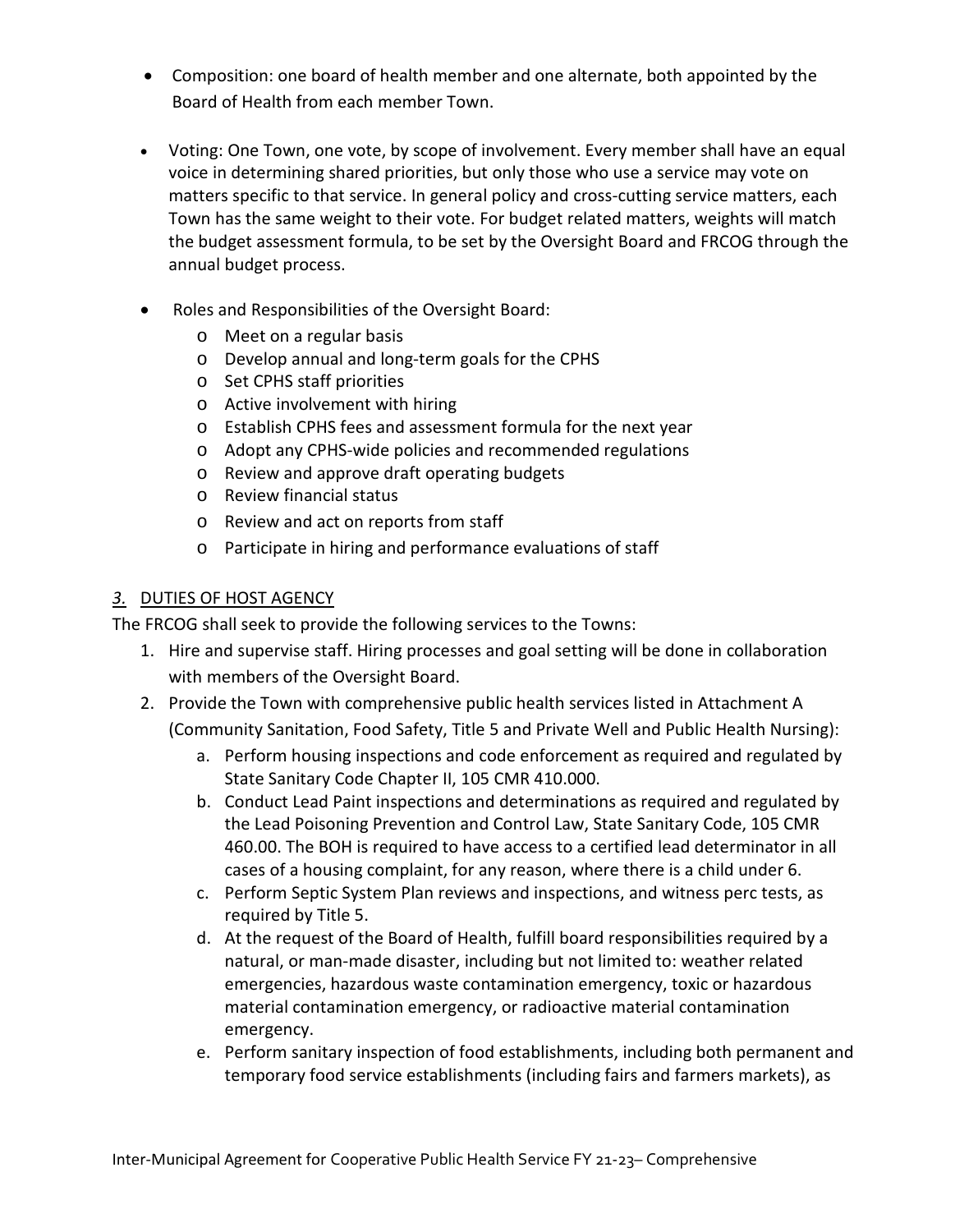required and regulated by the Minimum Sanitation Standards for Food Establishments, State Sanitary Code Chapter X, 105 CMR 590.000.

- f. Conduct inspections for licensure of summer recreational camps under (105 CMR 430.000 et. seq.: Minimum Sanitation and Safety Standards for Recreational Camps for Children).
- g. Conducting inspections in support of Board of Health licensing of motels, short term lodging, and manufactured housing communities, under M.G.L. c. 140, s. 32B.
- h. Conduct inspections of family-type campgrounds in support of Board of Health licensure of them under MGL c.140, s. 32B and the Family Type Campground Regulations.
- i. Perform swimming pool inspections under 105 CMR 435.000: Minimum Standards for Swimming Pools (State Sanitary Code, Chapter V).
- j. Assist the Board of Health as requested to implement and enforce state and local laws, rules, and regulations in other public health areas.
- k. Track and follow up on infectious disease reports in the town through administration of the Board of Health's account on MAVEN, the Massachusetts online communicable disease reporting system.
- l. Provide public health nursing services to residents of the town including wellness and immunization clinics and prevention programming.
- m. coordinate with schools, senior centers and other service agencies serving the public health, as needed, to assist in meeting community health goals.
- n. Participate in municipal emergency preparedness planning and exercises
- 3. Write and administer grants to support CPHS Board goals.
- 4. Ensure compliance with all reporting requirements to DPH and all other grantors
- 5. Prepare reports on staff work, grant status, etc. to Oversight Board.
- 6. Ensure compliance with all state laws and regulations, including procurement, purchasing, Open Meeting Law, Conflict of Interest, and Ethics.
- 7. Provide financial management for all funds and invoices related to CPHS operations.
- 8. Create and maintain a public records tracking system for public health work.
- 9. Ensure that financial management and expenditure meets grantor, state, and federal standards, and FRCOG financial policies and practices , including providing an annual audit, payroll, benefits administration, health insurance and bill processing
- 10. Invoice member communities for Cooperative Public Health Service membership assessments
- 11. Provide procurement services for district staff and equipment, as needed.
- 12. Administer personnel policies and supervise staff.
- 13. Maintain liability insurance including worker's compensation for CPHS staff.
- 14. Provide office space for CPHS staff, as needed
- 15. Provide information technology support for CPHS staff, including maintaining web site, computer virus protection and back up, software purchasing and licensing, etc.
- 16. Attend Oversight Board meetings

# 4. OBLIGATIONS OF THE BOARD OF HEALTH

The Town shall appoint one member of its Board of Health as representative to the Oversight Board, and may name an alternate (not required to be a BOH member). Boards of Health shall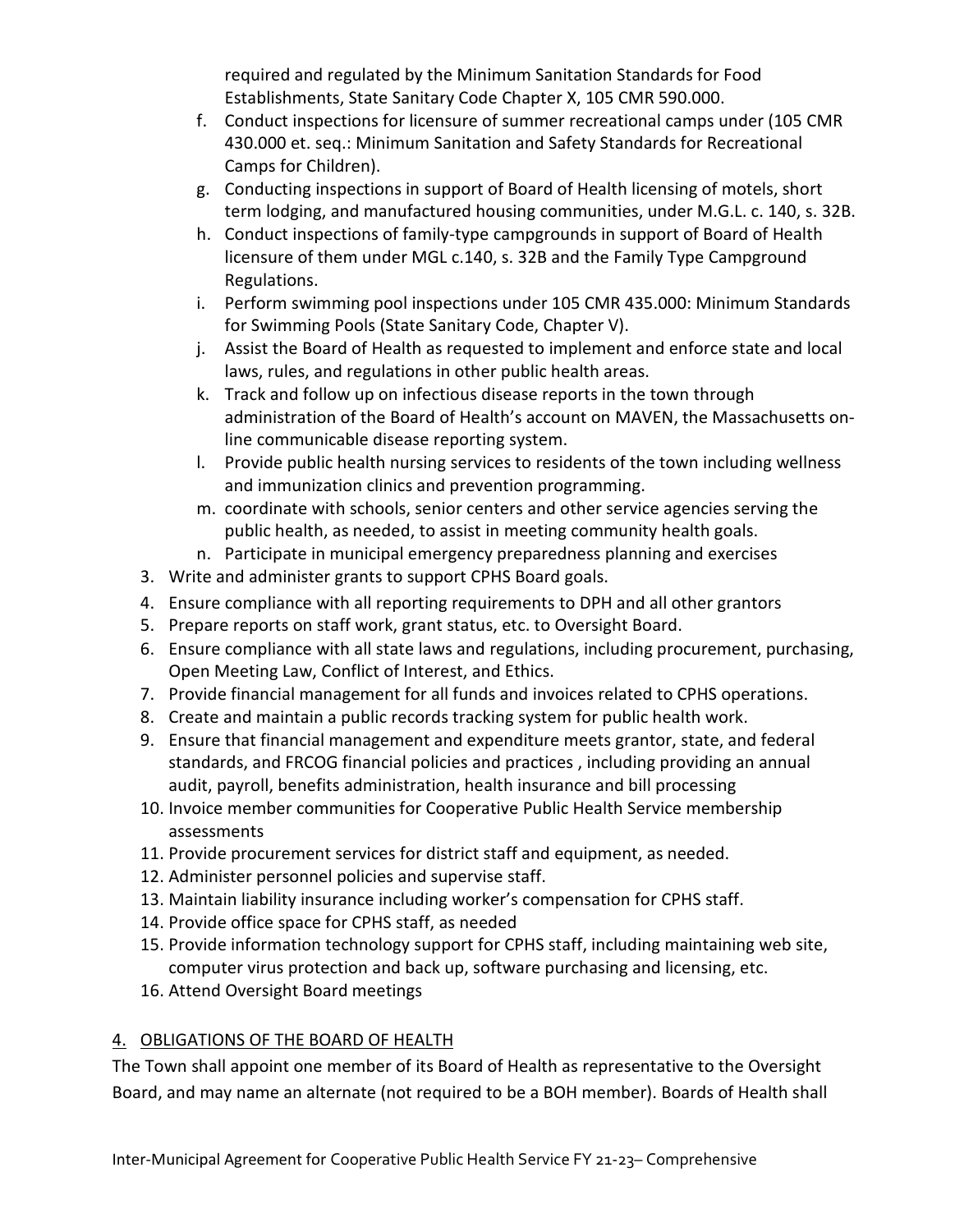actively participate in the governance of the CPHS by attending and participating in meetings, reviewing reports, evaluating programs and staff and identifying unmet needs in their communities. The Town agrees to provide the following services to ensure that the FRCOG provides quality, efficient delivery of service:

- Appoint a member to the Oversight Board
- Assist Public Health Nurse in establishing work tasks and priorities,
- Communicate any concerns about the program first to the staff person involved, then, if needed, to the FRCOG Director of Community Services
- Prompt review of staff reports and other materials
- Prompt payment of invoices

Board of Health members are always welcome to visit any programs conducted by the Public Health Nurse. Board members interested in accompanying a CPHS staff person should communicate that request directly, on either a specific or general basis. The presence of a local Board of Health member is always a positive addition to code enforcement and public health work.

# 5. MUNICIPAL MEMBERSHIP ASSESSMENTS

All services rendered by the FRCOG shall be provided pursuant to a budget by the Oversight Board and the FRCOG through the annual budget process and a budget assessment formula approved jointly by the Oversight Board and the FRCOG. For towns participating in the Food Safety, Title 5 & Private Well, and Community Sanitation Programs (towns using the regional health agent), each town's assessment costs from the FRCOG will be offset by the regional collection of board of health fees. These fees will be set regionally by the Oversight Board, with involvement of all member Boards of Health, and ratified at the town level. They will be tracked by town, and the total collected in the previous year on behalf of each town will be used to reduce assessments

The FRCOG shall submit invoices for payment quarterly to Towns. Re-evaluation of the assessment shall be conducted annually prior to January  $31<sup>st</sup>$  and notification of municipal assessments for the next fiscal year will be provided to the Select Board and Board of Health no later than March 15.

The town's maximum financial liability under this contract shall not exceed \$11,220 in FY 2021. Maximum liabilities for future years will be communicated no later than March 15 of the previous fiscal year. Any financial commitments of the Town as a party to this Agreement is subject to appropriation under their respective budgets and shall not exceed the amounts so validly appropriated. The Town acknowledges that under Section 11, Termination, the town will be bound for one year of payments after a termination notice is received by the FRCOG.

## 6. INDEMNIFICATION AND INSURANCE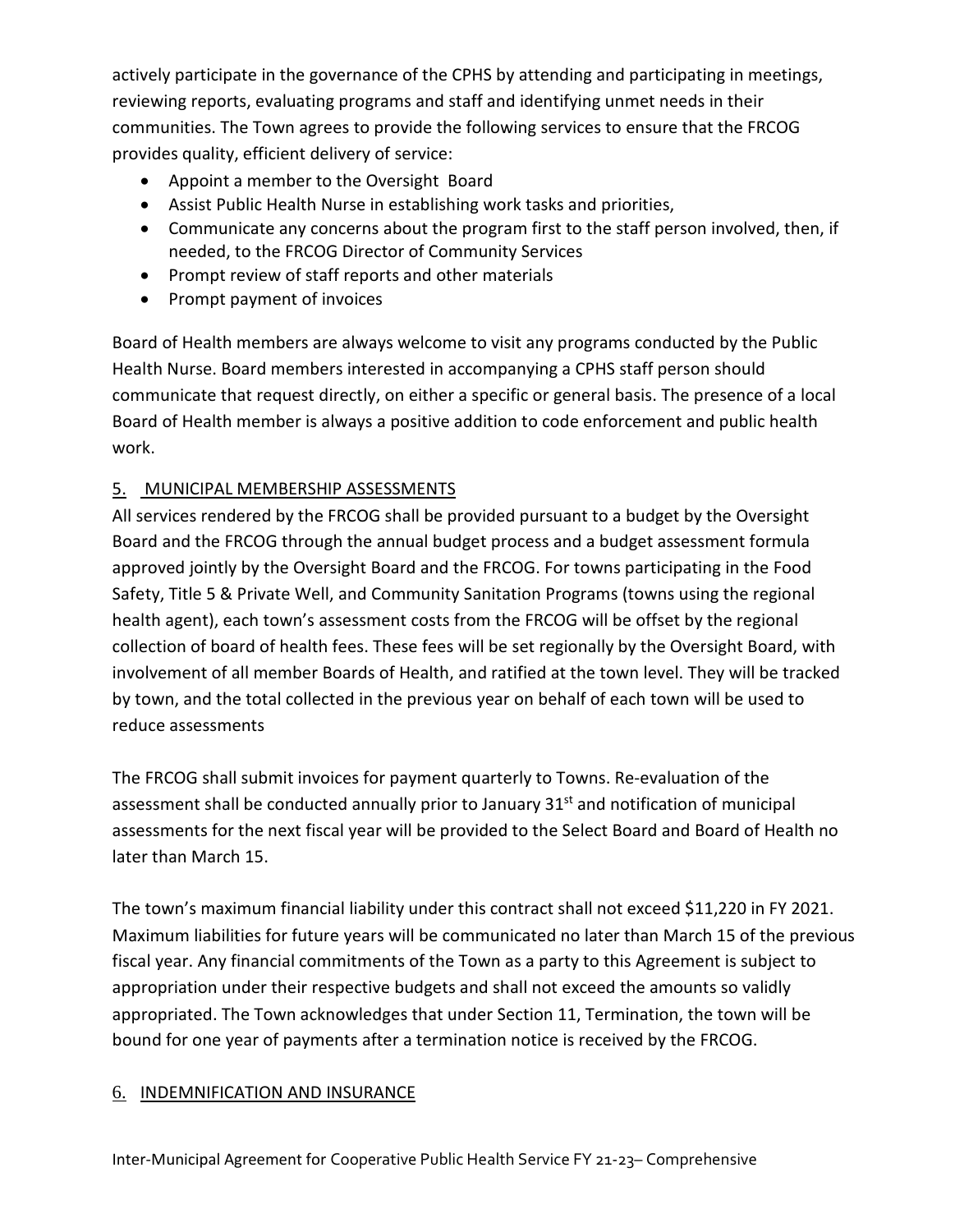The Town shall indemnify the FRCOG from any and all debts, demands, actions, causes of action, suits, accounts, covenants, contracts agreements, damages and any and all claims, demands and liabilities whatsoever of every name and nature both in law and in equity on account of injury to person or property or loss of life resulting from the FRCOG performance under this agreement but only to the extent and in an amount for which the Town would otherwise be liable pursuant to the Massachusetts Tort Claims Act, M.G.L. c. 258.

FRCOG shall indemnify the Town from any and all debts, demands, actions, causes of action, suits, accounts, covenants, contracts, agreements, damages and any and all claims, demands and liabilities whatsoever of every name and nature both in law and in equity on account of injury to person or property or loss of life resulting from FRCOG's performance under this agreement but only to the extent and in an amount for which the FRCOG would otherwise be liable pursuant to the Massachusetts Tort Claims Act, M.G.L. C. 258.

By entering into this Agreement the parties have not waived any governmental immunity or limitation of damages which may be extended to them by operation of law.

The FRCOG and the Town shall obtain and keep in full force and effect public liability insurance in the amount of One Million (\$1,000,000) Dollars combined single limit for bodily injury, death and property damage arising out of any one occurrence, protecting the other party against any and all claims for bodily injury, \$3,000,000 aggregate, death or property damage arising directly or indirectly out of the Indemnification Provisions of this Agreement.

## 7. FINANCIAL SAFEGUARDS

FRCOG Financial Responsibilities and Safeguards under MGL c.40 s.4a:

- a. FRCOG shall keep accurate and comprehensive records of services performed, costs incurred, and reimbursements and contributions received;
- b. FRCOG shall cause to be performed regular audits of such records;
- c. FRCOG shall issue periodic financial statements be issued to all participants.

## 8. WAIVERS

All covenants, conditions, duties and obligations contained herein can be waived only by written agreement by and between the Town and the FRCOG. Such waivers shall not be effective unless they are in conformity with all other requirements of law. Forbearance or indulgence in any form or manner by any party shall not be construed as a waiver, nor in any way limit the legal or equitable remedies available to either party. No waiver of any default or breach shall constitute a waiver of any subsequent default or breach.

## 9. AMENDMENTS

No amendment to this Agreement shall be effective unless it is in writing, signed by the duly authorized representatives of the FRCOG and the Town, and complies with the provisions of this Agreement, and all other regulations and requirements of law.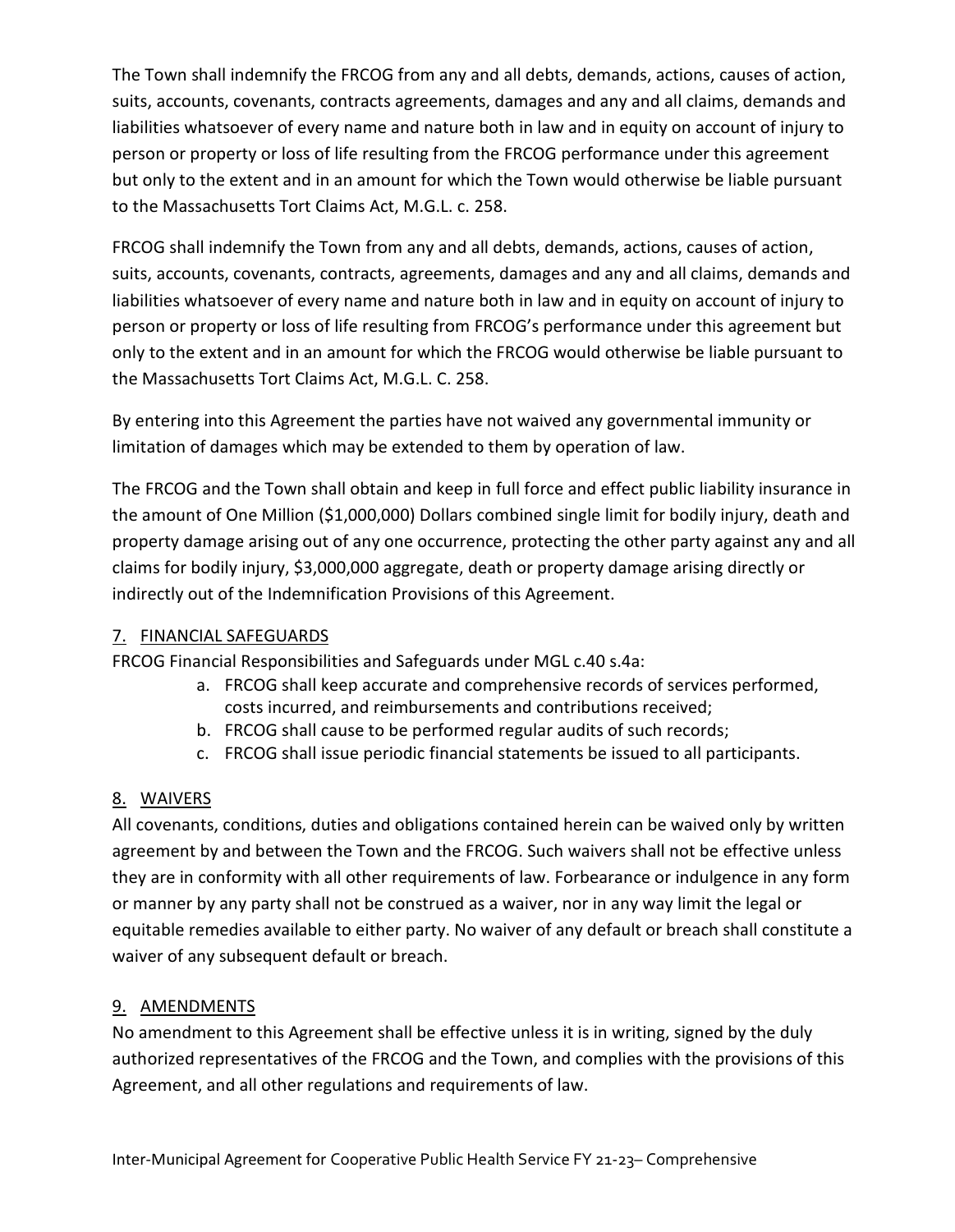#### 10. FORCE MAJEURE

Neither the Town nor the FRCOG shall be liable to the other, nor be deemed to be in breach of this Agreement for failure or delay in rendering performance arising out of causes factually beyond its control and without its fault and negligence. Such causes may include, but are not limited to: acts of God or the enemy, wars, fires, floods, epidemics, quarantine restrictions, strikes, unforeseen freight embargoes, or unusually severe weather. Dates and times of performance shall be extended to the extent of the delays excused by this covenant, provided that the party whose performance is affected notifies the other promptly of the existence and nature of such delay.

## 11. ASSIGNABILITY

The FRCOG shall not assign any interest in this Agreement, and shall not transfer any interest in the same, without prior written consent of the Towns.

### 12. TERMINATION

This agreement may be terminated by any party for any reason upon at least one year's written notice from the date received by any party, sent by certified mail, return receipt requested. Such notice shall be signed by authorized officials of the parties, including both the Board of Health and Select Board from member towns. No such termination shall affect any obligations that may have arisen hereunder prior to such termination. The Towns shall equitably adjust any payments made or due relating to the unexpired portion of the Term following such termination. Upon such termination, the withdrawing Town shall be solely responsible for the provision of public health services for the benefit of that Town. Upon such termination, the FRCOG shall prepare full statements of outstanding unpaid financial obligations under this Agreement and present the same to the terminating Town for payment within thirty (30) days thereafter.

### 13. SEVERABILITY

If any provision of this Agreement is held invalid, the remainder of the Agreement shall not be affected thereby, and all other parts of this Agreement shall nevertheless be in full force and effect, so long as the Agreement continues to reflect the intention of the parties.

### 14. GOVERNING LAW

This Agreement shall be governed by, construed, and enforced in accordance with the laws of the Commonwealth of Massachusetts.

### 15. NON DISCRIMINATION

Neither the Franklin Regional Council of Governments (FRCOG) nor the Town shall discriminate against any person because of race, color, religious creed, national origin, gender, ancestry, sexual orientation, age, handicap, gender identity, genetic information, military service or any other protected class under the law with respect to admission to, access to, or operation of its programs, services or activities.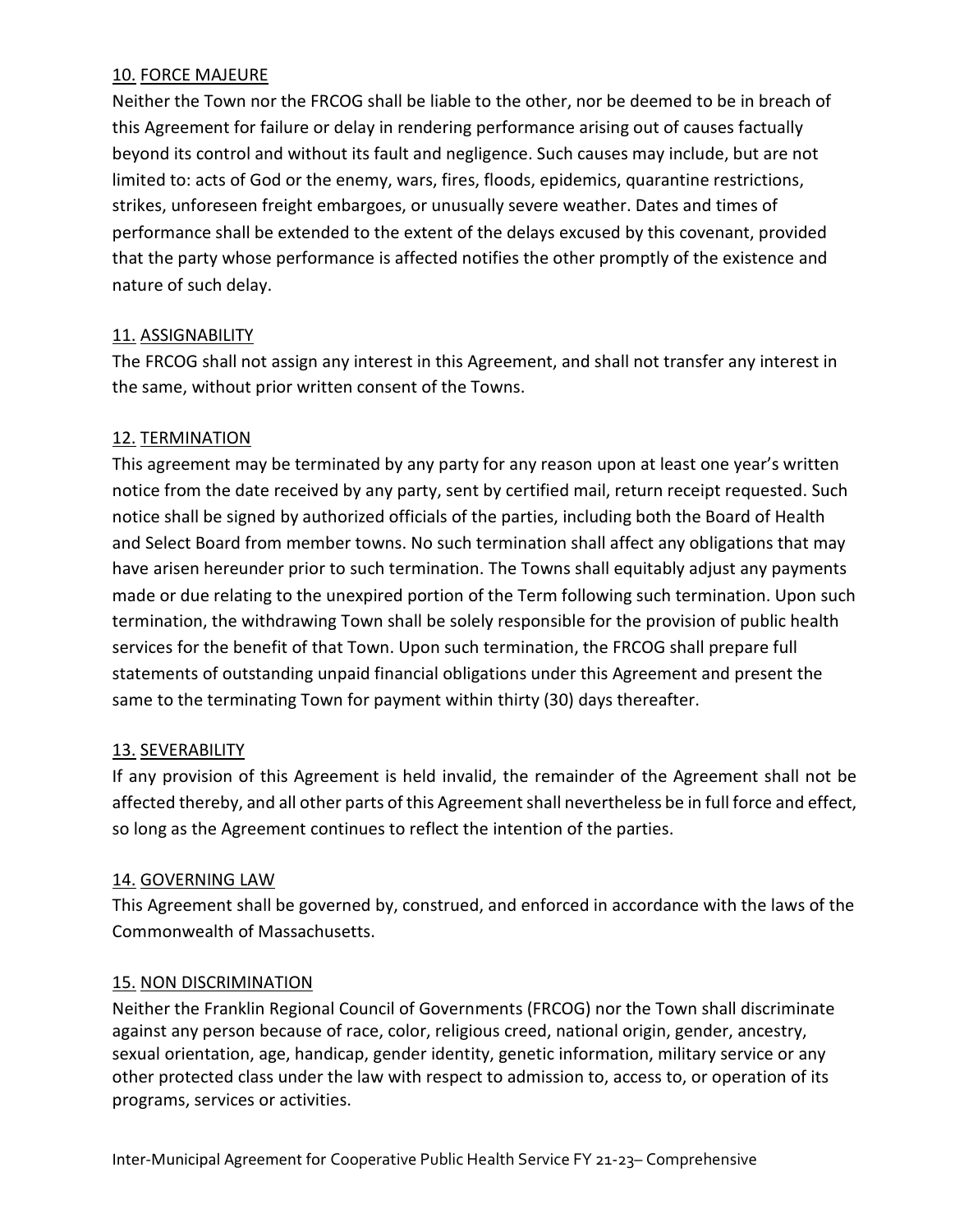#### 16. NOTICES

Any notice permitted or required hereunder to be given or served on the Towns and/or the FRCOG shall be in writing signed in the name of or on behalf of the party giving or serving the same. Notice shall be deemed to have been received at the time of actual receipt of any hand delivery or three (3) business days after the date of any properly addressed notice sent by mail via the United States Postal Service as set forth below:

Franklin Regional Council of Governments (Town) **Phoebe Walker** 12 Olive Street, Suite 2 (Contact Name) Greenfield MA 01301

(Street Address)

(City, State, ZIP)

WITNESS OUR HANDS AND SEALS as of the first date written below.

| Town of Colrain Select Board | Date |
|------------------------------|------|
|------------------------------|------|

\_\_\_\_\_\_\_\_\_\_\_\_\_\_\_\_\_\_\_\_\_\_\_\_\_\_\_\_\_\_

\_\_\_\_\_\_\_\_\_\_\_\_\_\_\_\_\_\_\_\_\_\_\_\_\_\_\_\_\_\_

\_\_\_\_\_\_\_\_\_\_\_\_\_\_\_\_\_\_\_\_\_\_\_\_\_\_\_\_\_\_\_\_\_\_\_\_\_ \_\_\_\_\_\_\_\_\_\_\_\_\_\_\_\_\_\_\_\_\_\_\_\_\_\_\_\_\_\_

\_\_\_\_\_\_\_\_\_\_\_\_\_\_\_\_\_\_\_\_\_\_\_\_\_\_\_\_\_\_\_\_\_\_\_\_\_ \_\_\_\_\_\_\_\_\_\_\_\_\_\_\_\_\_\_\_\_\_\_\_\_\_\_\_\_\_\_

\_\_\_\_\_\_\_\_\_\_\_\_\_\_\_\_\_\_\_\_\_\_\_\_\_\_\_\_\_\_\_\_\_\_\_\_\_ \_\_\_\_\_\_\_\_\_\_\_\_\_\_\_\_\_\_\_\_\_\_\_\_\_\_\_\_\_\_

Town of Colrain Board of Health Date

Linda Dunlavy, Executive Director, FRCOG Date

Inter-Municipal Agreement for Cooperative Public Health Service FY 21-23– Comprehensive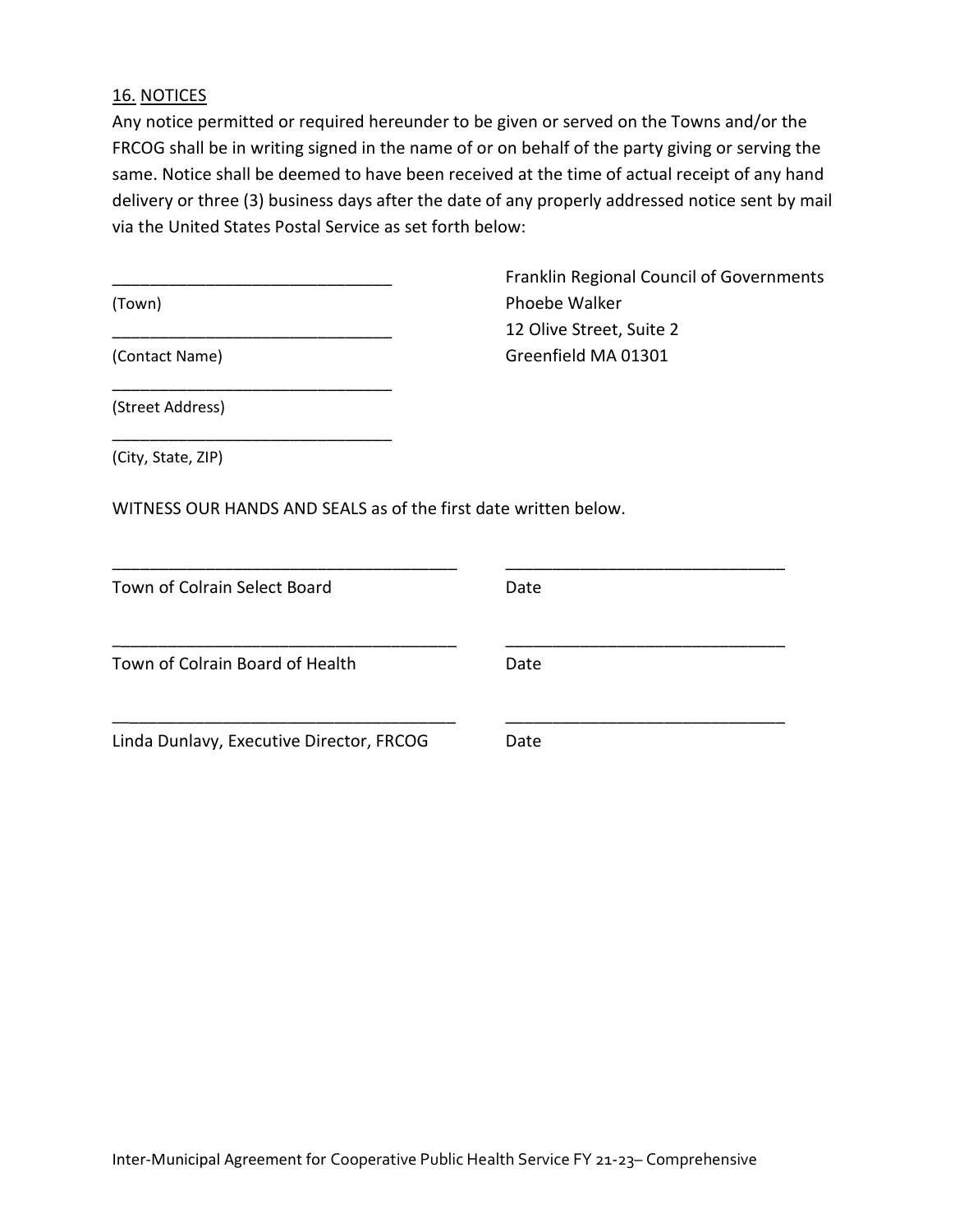#### **Attachment A:** *The Four Cooperative Public Health Service Programs*

For each of the four (4) programs, the CPHS Oversight Board has identified measures of evaluation – how we know our district is working as it should. Each of the programs here is described briefly, and the specific measures of success listed. Towns can be *Comprehensive* members -- using all four programs, or *Shared Services* members – using between one and three programs.

*1. Public Health Nursing Program:* Towns participating in this program receive communicable disease control, chronic and infectious disease prevention, and wellness programming, including multiple regional walk-in wellness clinics, vaccination clinics, and chronic disease self-management support.

#### *Evaluation Measures:*

- CPHS coordinates with town officials to organize annual vaccination clinics serving all ages.
- CPHS conducts outreach to residents to identify community needs and encourage access to public health nurse for screenings, management of chronic health conditions, medication management, and vaccinations.
- CPHS screens residents at risk for communicable diseases and monitor their treatment as required by statute or regulation.
- CPHS participates in town health fairs and other community public health information/screening events for employees or the general public.
- CPHS public health nursing services are integral to the town's emergency response planning.
- CPHS ensures the Town is in compliance with the requirement to be on MAVEN, and staff check it regularly and follow up as required to protect public health. CPHS provides prompt response and follow up of communicable disease cases occurring in each town, both to complete mandated reporting and to assure residents receive appropriate care
- CPHS coordinates with schools, senior centers and other service agencies serving the public health, as needed, to assist in meeting community health goals.
- CPHS staff attend training and maintain necessary professional licenses and certifications to carry out the duties of the Public Health Nursing Program.
- *2. Community Sanitation Program:* Towns participating in this program receive a broad range of inspection, education, assistance, management, and enforcement related services mandated under the state sanitary code, including housing, nuisance-type conditions, hoarding, recreational camps for children, family-type campgrounds, public and semi-public pools, beaches, lead paint, burials, body art, and hotel/motel/short term lodging.

#### *Evaluation Measures:*

- CPHS responds promptly to requests for housing inspections.
- CPHS generates housing inspection reports that include references to the relevant code sections, a timeline for coming into compliance a list of violations, information about requesting a hearing.
- CPHS goes to court adequately prepared.
- CPHS ensures that a certified lead determinator is present at any housing inspection in a dwelling with a child under 6.
- All recreational camps for children are permitted and tracked through the CPHS online permit system.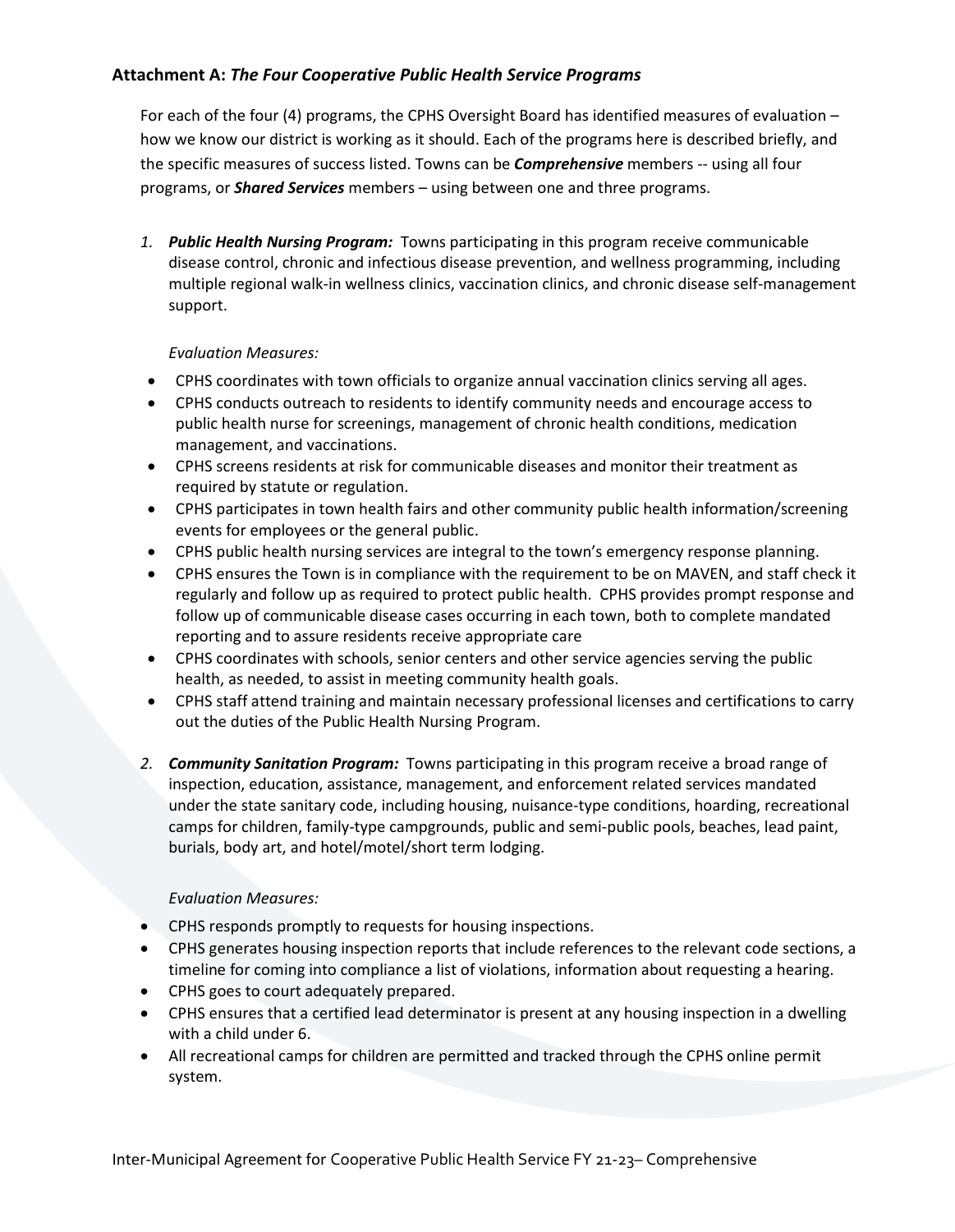- CPHS provides inspections of all recreational camps for children and generates and maintains inspection reports for each camp held in the town.
- Summer camp organizers receive pre-inspection information before the season about what the town expects.
- Camp inspections follow the state inspection report template and include a pre-site review of all required policies and plans, and on-site inspection of the camp facility & operations.
- State inspection reports are on file for each pool in town for at least one inspection per year.
- All public and semi-public pools in the town are permitted and tracked through the CPHS online permit system.
- All Family type campgrounds are permitted and tracked through the CPHS online permit system.
- All bathing beaches are licensed annually and tracked through the CPHS online permit system.
- CPHS inspects and permits all motels, hotels, bed & breakfasts, short term rentals, and temporary lodging and tracks the information through the CPHS online permit system.
- CPHS actively investigates and manages hoarding cases, including connecting residents with service and participates in the Western MA Hoarding Task Force.
- Camp reports are submitted to DPH on time annually.
- CPHS participates in DPH Community Sanitation Program trainings and seminars.
- CPHS staff attend training and maintain necessary professional licenses and certifications to carry out the duties of the Community Sanitation Program.
- 3. *Food Safety Program:* Towns participating in this program receive food permitting, inspection, and enforcement services for all restaurants, caterers, mobile food operations, seasonal kitchens, schools, bed and breakfasts, residential food production kitchens, public kitchens (churches, Grange halls, etc.), retail food, farm stands, farmers market, and temporary food service operations for events.

#### *Evaluation Measures:*

- All food service establishments are permitted and tracked through the CPHS online permit system.
- CPHS completes and maintains documentation that food inspections are done as required for all food establishments.
- Inspection reports indicate the code reference for each violation and action necessary to achieve compliance.
- Food inspection records indicate that violations have been addressed during re-inspections.
- Records are on file for each temporary food vendor at all temporary food events.
- Inspections happen timely at all food vendors for public events.
- Complaint related food inspections are completed timely.
- Reports are submitted to DPH on time.
- The CPHS works with community groups that use public kitchens to ensure that they are educated about safe food handling practices.
- CPHS applies for Food and Drug Administration funding for the town to improve food safety.
- CPHS require water testing for temporary food events not on public water, for bed and breakfasts, and for residential kitchens.
- CPHS staff attend training and maintain necessary professional licenses and certifications to carry out the duties of the Food Safety Program.
- *4. Septic and Private Well Safety Program:* Towns participating in this program receive a full complement of services to manage all requirements related to septic systems and private drinking water supplies.